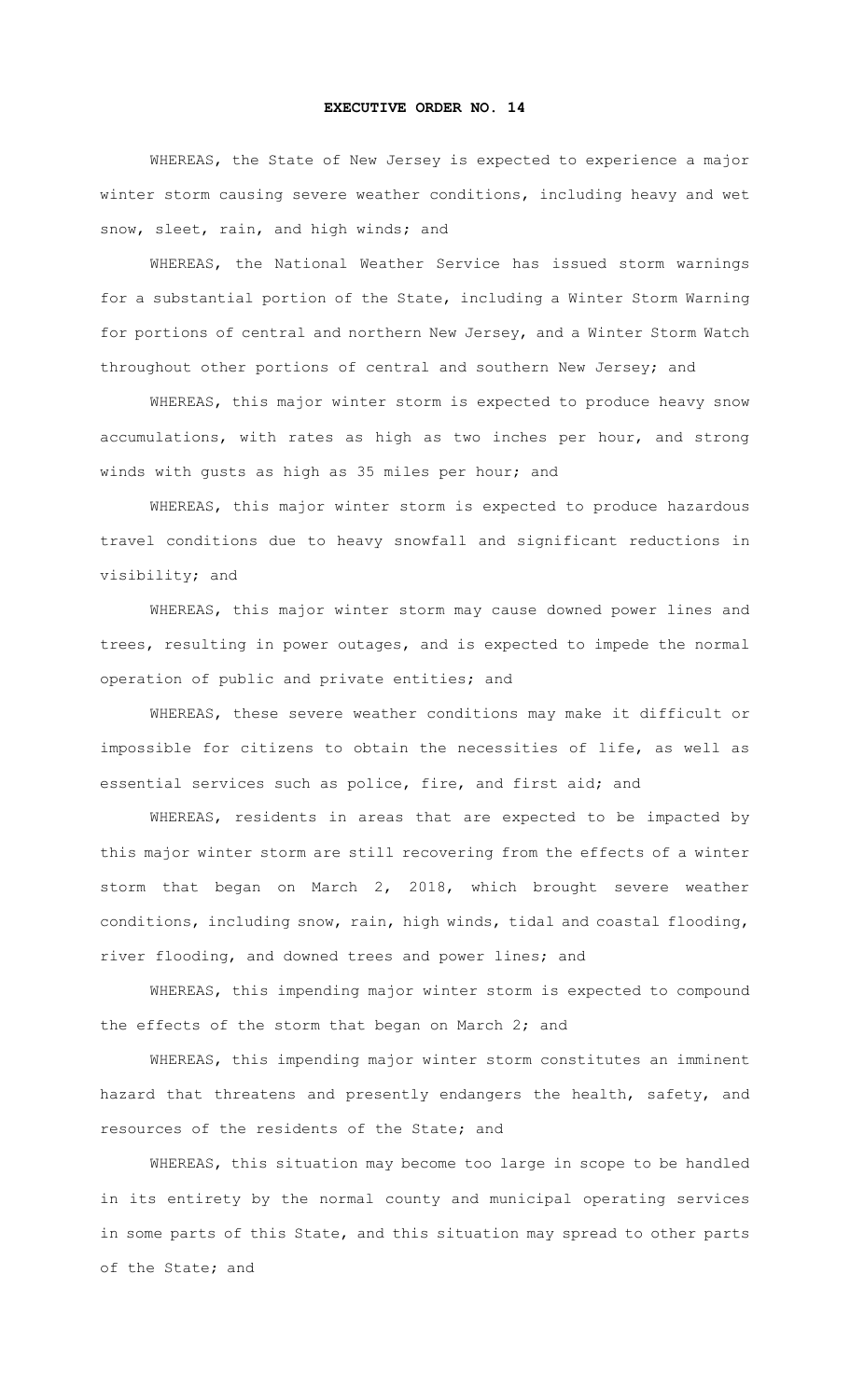WHEREAS, the Constitution and statutes of the State of New Jersey, particularly the provisions of N.J.S.A. App.A: 9-33 et seq., N.J.S.A. 38A:3-6.1, and N.J.S.A. 38A:2-4 and all amendments and supplements thereto, confer upon the Governor of the State of New Jersey certain emergency powers;

NOW, THEREFORE, I, PHILIP D. MURPHY, Governor of the State of New Jersey, in order to protect the health, safety, and welfare of the people of the State of New Jersey DO DECLARE and PROCLAIM that a State of Emergency exists throughout the State of New Jersey, effective at 8:00 p.m., Eastern Standard Time, on March 6, 2018; and I hereby ORDER and DIRECT the following:

1. I authorize and empower the State Director of Emergency Management, who is the Superintendent of State Police, to implement the State Emergency Operations Plan and to direct the activation of county and municipal emergency operations plan as necessary, and to coordinate the recovery effort from this emergency with all governmental agencies, volunteer organizations, and the private sector.

2. I authorize and empower, in accordance with N.J.S.A. App. A:9- 33, et seq., as supplemented and amended, the State Director of Emergency Management, who is the Superintendent of State Police, through the police agencies under his control, to determine and control the direction of the flow of vehicular traffic on any State or interstate highway, municipal or county road, and any access road, including the right to detour, reroute, or divert any or all traffic and to prevent ingress or egress from any area that, in the State Director's discretion, is deemed necessary for the protection of the health, safety, and welfare of the public, and to remove parked or abandoned vehicles from such roadways as conditions warrant.

3. I authorize and empower the Attorney General, pursuant to the provisions of N.J.S.A. 39:4-213, acting through the Superintendent of State Police, to determine and control the direction of the flow of vehicular traffic on any State or interstate highway, municipal or county

 $\mathcal{P}$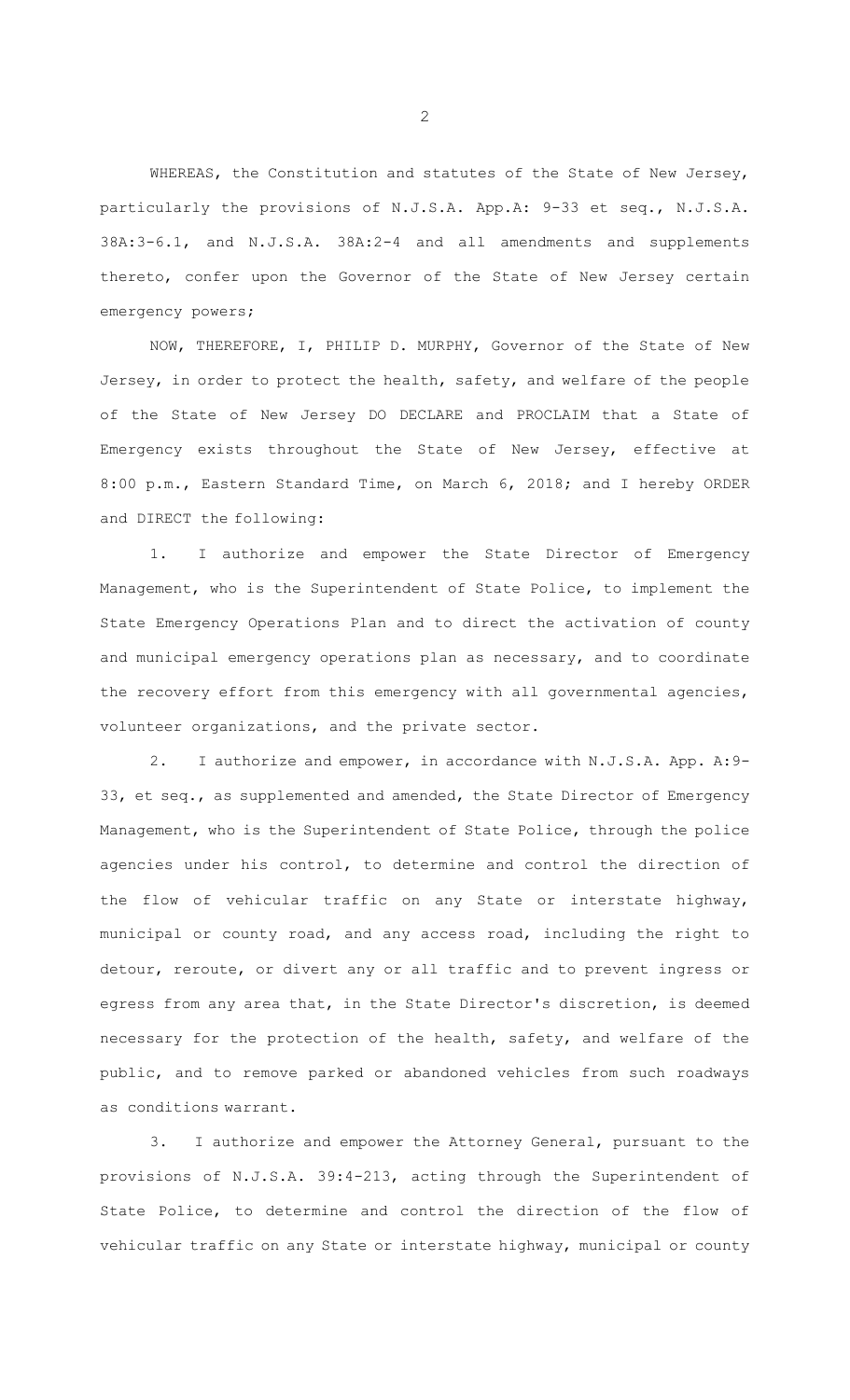road, and any access road, including the right to detour, reroute, or divert any or all traffic, to prevent ingress or egress, and to determine the type of vehicles or vehicles to be operated on such roadways. I further authorize all law enforcement officers to enforce any such order of the Attorney General or Superintendent of State Police within their respective municipalities.

4. I authorize and empower the State Director of Emergency Management to order the evacuation of all persons, except for those emergency and governmental personnel whose presence the State Director deems necessary, from any area where their continued presence would present a danger to their health, safety, or welfare because of the conditions created by this emergency.

5. I authorize and empower the State Director of Emergency Management to utilize all facilities owned, rented, operated, and maintained by the State of New Jersey to house and shelter persons who may need to be evacuated from a residence, dwelling, building, structure, or vehicle during the course of this emergency.

6. I authorize and empower the executive head of any agency or instrumentality of the State government with authority to promulgate rules to waive, suspend, or modify any existing rule, where the enforcement of which would be detrimental to the public welfare during this emergency, notwithstanding the provisions of the Administrative Procedure Act or any law to the contrary for the duration of this Executive Order, subject to my prior approval and in consultation with the State Director of Emergency Management. Any such waiver, modification, or suspension shall be promulgated in accordance with N.J.S.A. App.A:9-45.

7. I authorize and empower the Adjutant General, in accordance with N.J.S.A. 38A:2-4 and N.J.S.A. 38A:3-6.1, to order to active duty such members of the New Jersey National Guard who, in the Adjutant General's judgment, are necessary to provide aid to those localities where there is a threat or danger to the public health, safety, and

3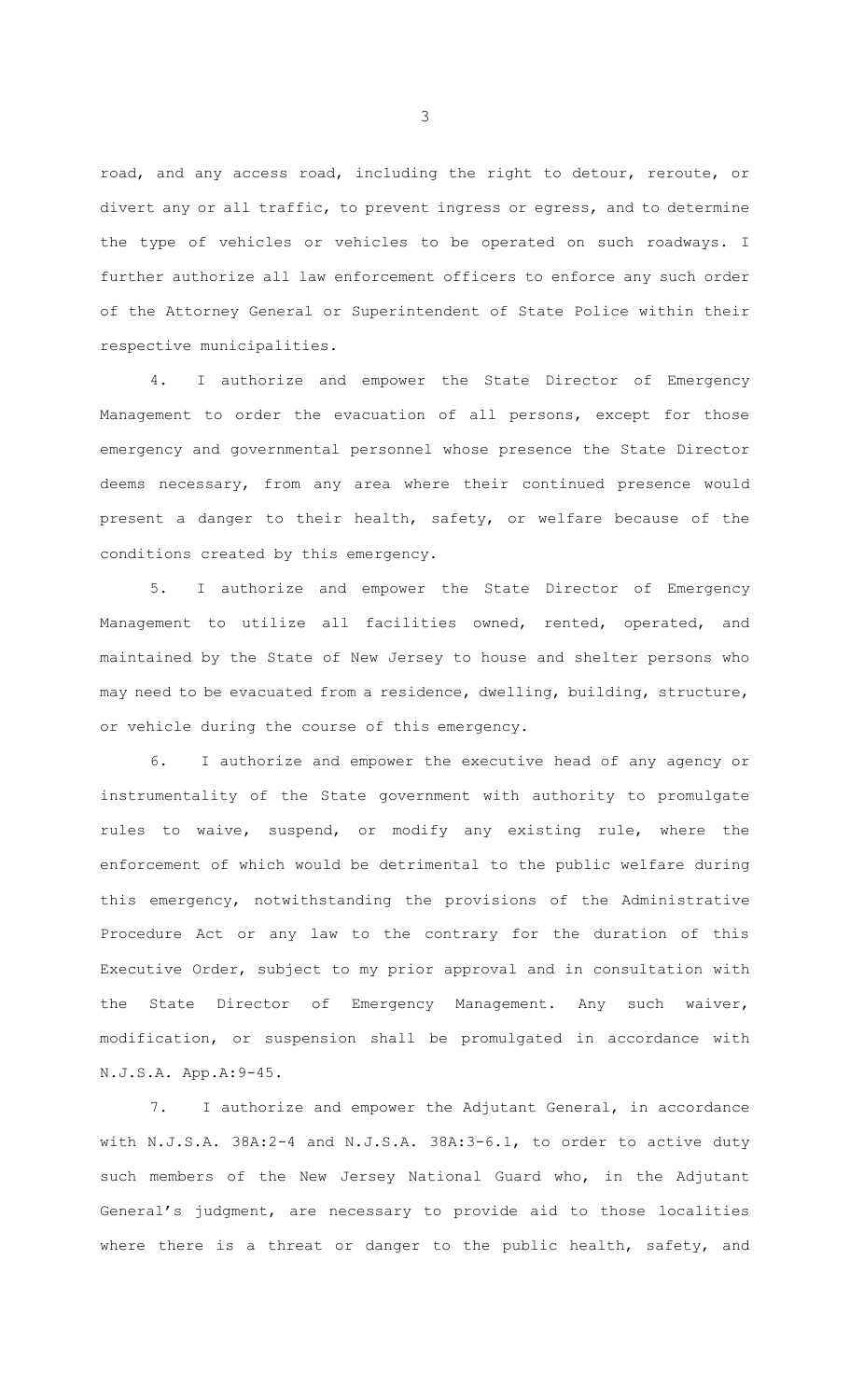welfare and to authorize the employment of any supporting vehicles, equipment, communications, or supplies as may be necessary to support the members so ordered.

8. In accordance with N.J.S.A. App.A:9-34 and N.J.S.A. App.A:9- 51, I reserve the right to utilize and employ all available resources of the State government and of each and every political subdivision of the State, whether of persons, properties, or instrumentalities, and to commandeer and utilize any personal services and any privately-owned property necessary to protect against this emergency.

9. In accordance with N.J.S.A. App. A: 9-40, no municipality, county, or any other agency or political subdivision of this State shall enact or enforce any order, rule, regulation, ordinance, or resolution which will or might in any way conflict with any of the provisions of this Order, or which will in any way interfere with or impede the achievement of the purposes of this Order.

10. It shall be the duty of every person or entity in this State or doing business in this State and of the members of the governing body and every official, employee, or agent of every political subdivision in this State and of each member of all other governmental bodies, agencies, and authorities in this State of any nature whatsoever, to cooperate fully with the State Director of Emergency Management in all matters concerning this state of emergency.

11. In accordance with N.J.S.A. App. A:9-34, N.J.S.A. App. A:9- 40.6, and N.J.S.A. 40A:14-156.4, no municipality or public or semipublic agency shall send public works, fire, police, emergency medical, or other personnel or equipment into any non-contiguous disaster-stricken municipality within this State, nor to any disaster-stricken municipality outside this State, unless and until such aid has been directed by the county emergency management coordinator or his deputies in consultation with the State Director of Emergency Management.

4